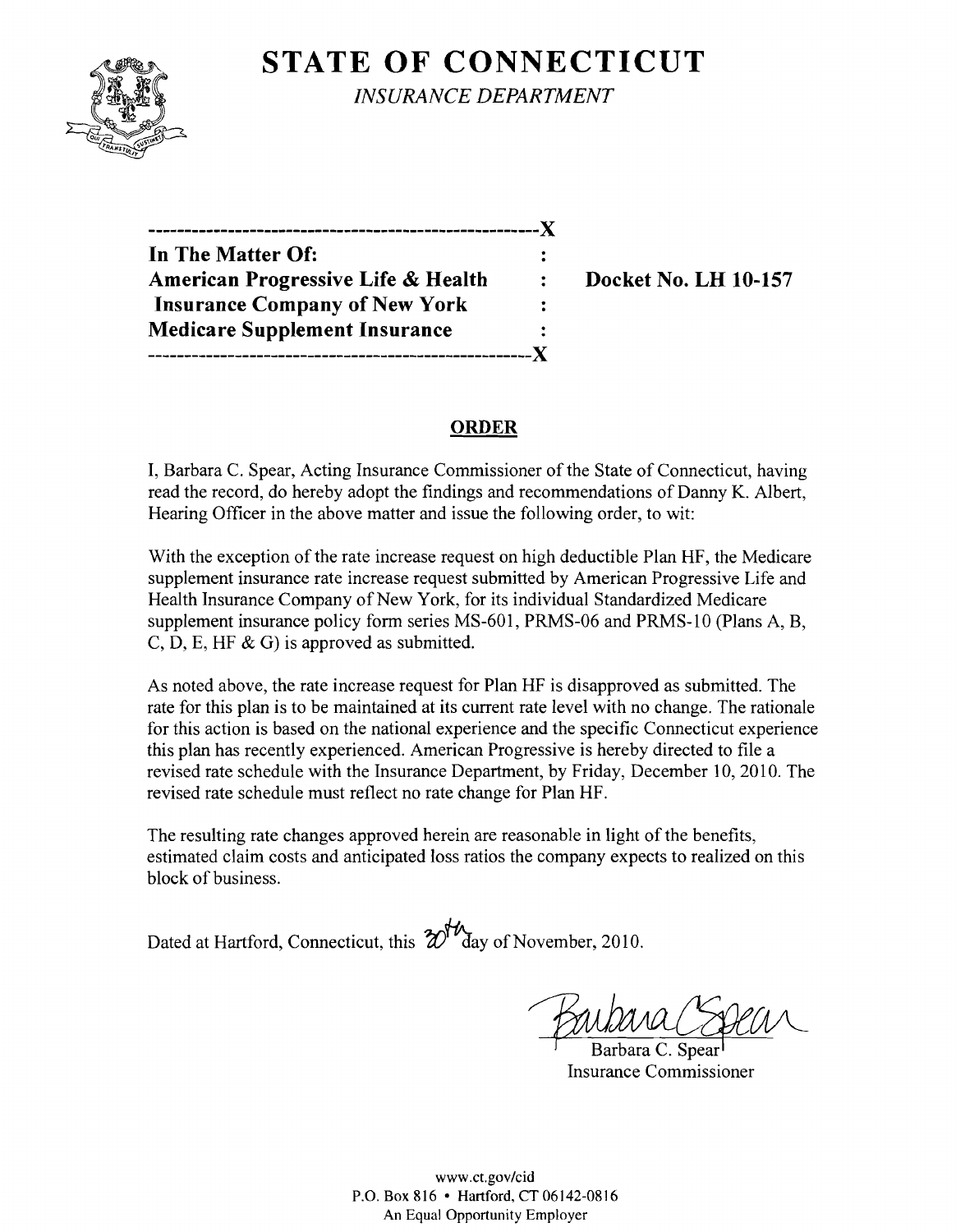# **STATE OF CONNECTICUT**



*INSURANCE DEPARTMENT* 

**-----------------------------------------------)(** 

| In The Matter Of:                              |  |
|------------------------------------------------|--|
| <b>American Progressive Life &amp; Health:</b> |  |
| <b>Insurance Company of New York</b>           |  |
| <b>Medicare Supplement Insurance</b>           |  |
|                                                |  |

**Docket No. LH 10-157** 

### **PROPOSED FINAL DECISION**

## 1. **INTRODUCTION**

The Insurance Commissioner of the State of Connecticut is empowered to review rates charged for individual and group Medicare supplement policies sold to any resident of this State who is eligible for Medicare. The source for this regulatory authority is contained in Chapter 700c and Section 38a-495a of the Connecticut General Statutes.

After due notice a hearing was held at the Insurance Department in Hartford on November 17,2010 to consider whether or not the rate increase requested by American Progressive Life and Health Insurance Company of New York on its individual standardized Medicare supplement business should be approved.

No members from the general public attended the hearing.

No Company representatives from American Progressive attended the hearing.

The hearing was conducted in accordance with the requirements of Section 38a-474, Connecticut General Statutes, the Uniform Administrative Procedures Act, Chapter 54 of the Connecticut General Statutes, and the Insurance Department Rules of Practice, Section 38a-8-1 et seq. of the Regulations of Connecticut State Agencies.

A Medicare supplement (or Medigap) policy is a private health insurance policy sold on an individual or group basis, which provides benefits that are additional to the benefits, provided by Medicare. For many years Medicare supplement policies have been highly regulated under both state and federal law to protect the interests of persons eligible for Medicare who depend on these policies to provide additional coverage for the costs of health care.

Effective December 1, 2005, Connecticut amended its program of standardized Medicare supplement policies in accordance with Section 38a-496a of the Connecticut General Statutes, and Sections 38a-495a-1 through 38a-495a-21 of the Regulations of Connecticut Agencies. This program, which conforms to federal requirements, provides that all

> www.ct.gov/cid P.O. Box 816 • Hartford, CT 06142-0816 An Equal Opportunity Employer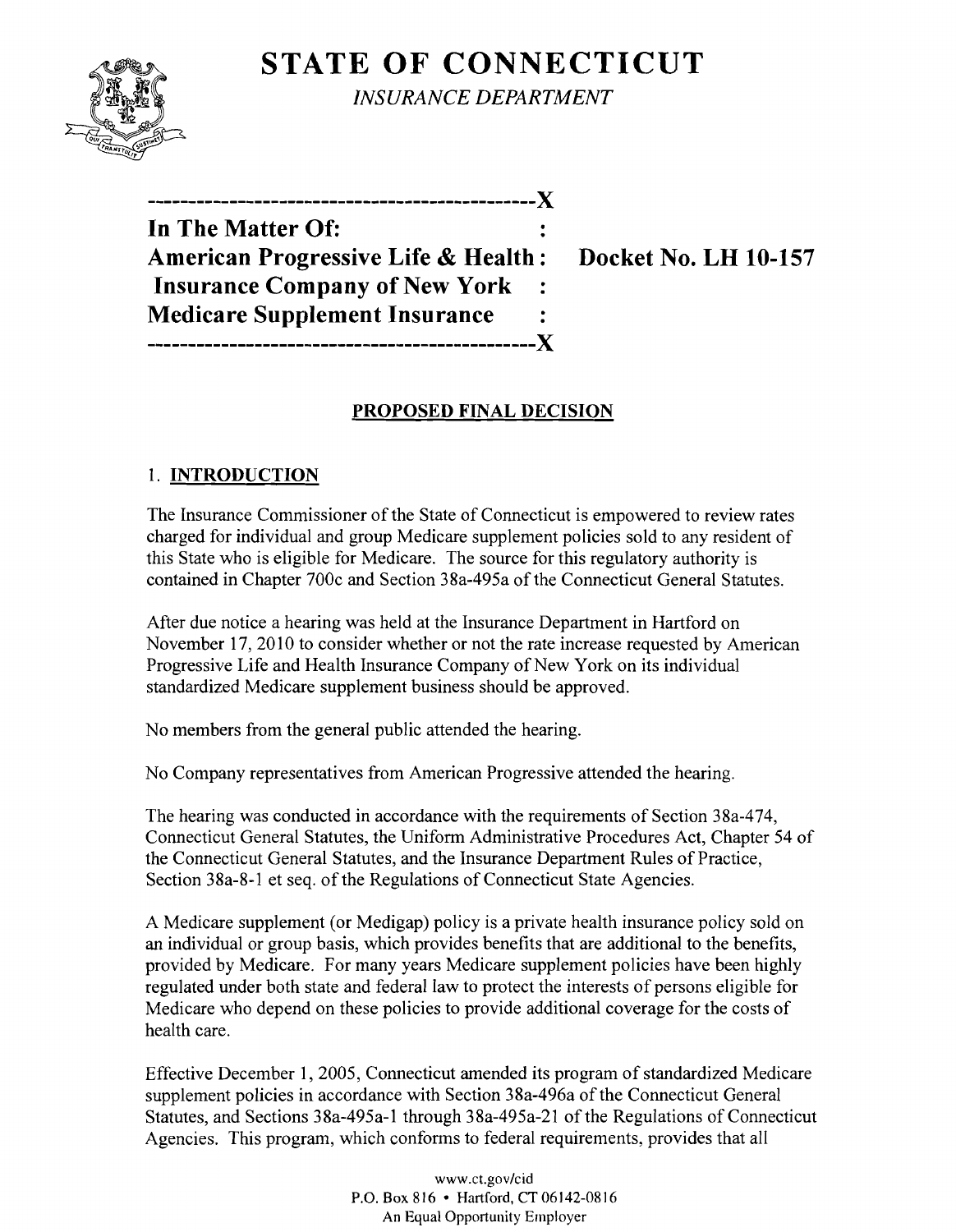"core" package of benefits known as Plan A. Insurers may also offer anyone or more of eleven other plans (Plans B through L).

Effective January 1,2006, in accordance with Section 38a-495c of the Connecticut General Statutes (as amended by Public Act 05-20) premiums for all Medicare supplement policies in the state must use community rating. Rates for Plans A through L must be computed without regard to age, gender, previous claims history or the medical condition of any person covered by a Medicare supplement policy or certificate.

The statute provides that coverage under Plan A through L may not be denied on the basis of age, gender, previous claims history or the medical condition of any covered person. Insurers may exclude benefits for losses incurred within six months from the effective date of coverage based on a pre-existing condition.

Effective October 1, 1998, carriers that offer Plan B or Plan C must make these plans as well as Plan A, available to all persons eligible for Medicare by reason of disability.

Insurers must also make the necessary arrangements to receive notice of all claims paid by Medicare for their insureds so that supplemental benefits can be computed and paid without requiring insureds to file claim forms for such benefits. This process of direct notice and automatic claims payment is commonly referred to as "piggybacking" or "crossover".

Sections 38a-495 and 38a-522 of the Connecticut General Statutes, and Section 38a-495a-10 ofthe Regulations of Connecticut Agencies, state that individual and group Medicare supplement policies must have anticipated loss ratios of 65% and 75%, respectively. Under Sections 38a-495-7 and 38a-495a-10 of the Regulations of Connecticut Agencies, filings for rate increases must demonstrate that actual and expected losses in relation to premiums meet these standards, and anticipated loss ratios for the entire future period for which the requested premiums are calculated to provide coverage must be expected to equal or exceed the appropriate loss ratio standard.

Section 38a-473 of the Connecticut General Statutes provides that no insurer may incorporate in its rates for Medicare supplement policies factors for expenses that exceed 150% of the average expense ratio for that insurer's entire written premium for all lines of health insurance for the previous calendar year.

#### II. **FINDING OF FACT**

After reviewing the exhibits entered into the record of this proceeding, and utilizing the experience, technical competence and specialized knowledge of the Insurance Department, the undersigned makes the following findings of fact:

1. American Progressive Life  $&$  Health Insurance Company of New York requested the following rate increase for its individual standardized Medicare supplement form MS-601, PRMS-06 and PRMS-10 in the State of Connecticut:

| Plan | Increase |
|------|----------|
| A    | 12.0%    |
| B    | 12.0%    |
| C    | 12.0%    |
| Ð    | 12.0%    |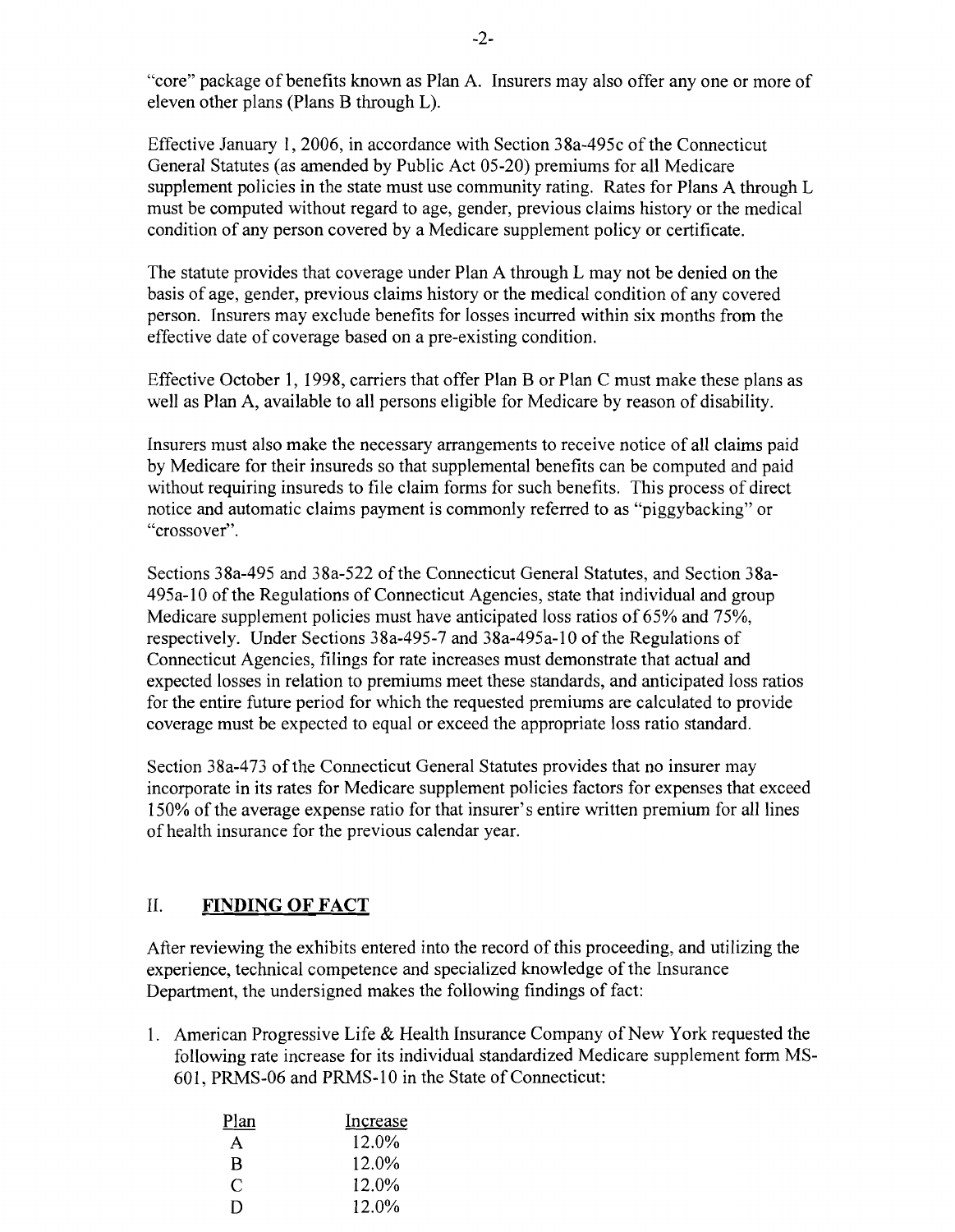| E      | 12.0% |
|--------|-------|
| F      | 12.0% |
| High F | 12.0% |
| G      | 12.0% |

- 2. There were 461 policies in-force in Connecticut and 13,240 nationwide as of 6/30/10.
- 3. The most recent approved rate increase was 14.5% with an effective date of 10/22/09.
- 4. American Progressive certified that their expense factor is in compliance with section 38a-473, C.G.S.
- 5. American Progressive has conformed to subsection (e) of section 38a-495c, C.G.S. regarding the automatic claim processing.
- 6. According to American Progressive the proposed rates are designed to satisfy the Connecticut statutory loss ratio of 65%.
- 7. The loss ratios on a nationwide basis for 2009, 2010 (through June 30) and inceptionto-date, by Plan, are as follows:

| <u>Plan</u>  | 2009 | 2010 | Inception |
|--------------|------|------|-----------|
| $\mathbf{A}$ | 70%  | 65%  | 68%       |
| В            | 76%  | 70%  | 69%       |
| C            | 66%  | 69%  | 73%       |
| D            | 81%  | 76%  | 75%       |
| E            | 72%  | 60%  | 71%       |
| F            | 58%  | 62%  | 67%       |
| High Ded F   | 50%  | 27%  | 46%       |
|              | 75%  | 72%  | 76%       |

8. The loss ratios in Connecticut for 2009, 2010 (through June 30) and inception-to-date, by Plan, are as follows:

| Plan         | 2009 | 2010 | Inception |
|--------------|------|------|-----------|
| A            | 57%  | 51%  | 95%       |
| В            | 136% | 70%  | 83%       |
| $\mathsf{C}$ | 70%  | 75%  | 94%       |
| D            | 66%  | 64%  | 78%       |
| E            | 48%  | 30%  | 75%       |
| F            | 50%  | 60%  | 74%       |
| High Ded F   | 72%  | 41%  | 65%       |
| G            | 98%  | 88%  | 106%      |

9. American Progressive's 2010 Medicare supplement rate filing is in compliance with the requirements of regulation  $38a-474$  as it applies to the contents of the rate submission, as well as the actuarial memorandum.